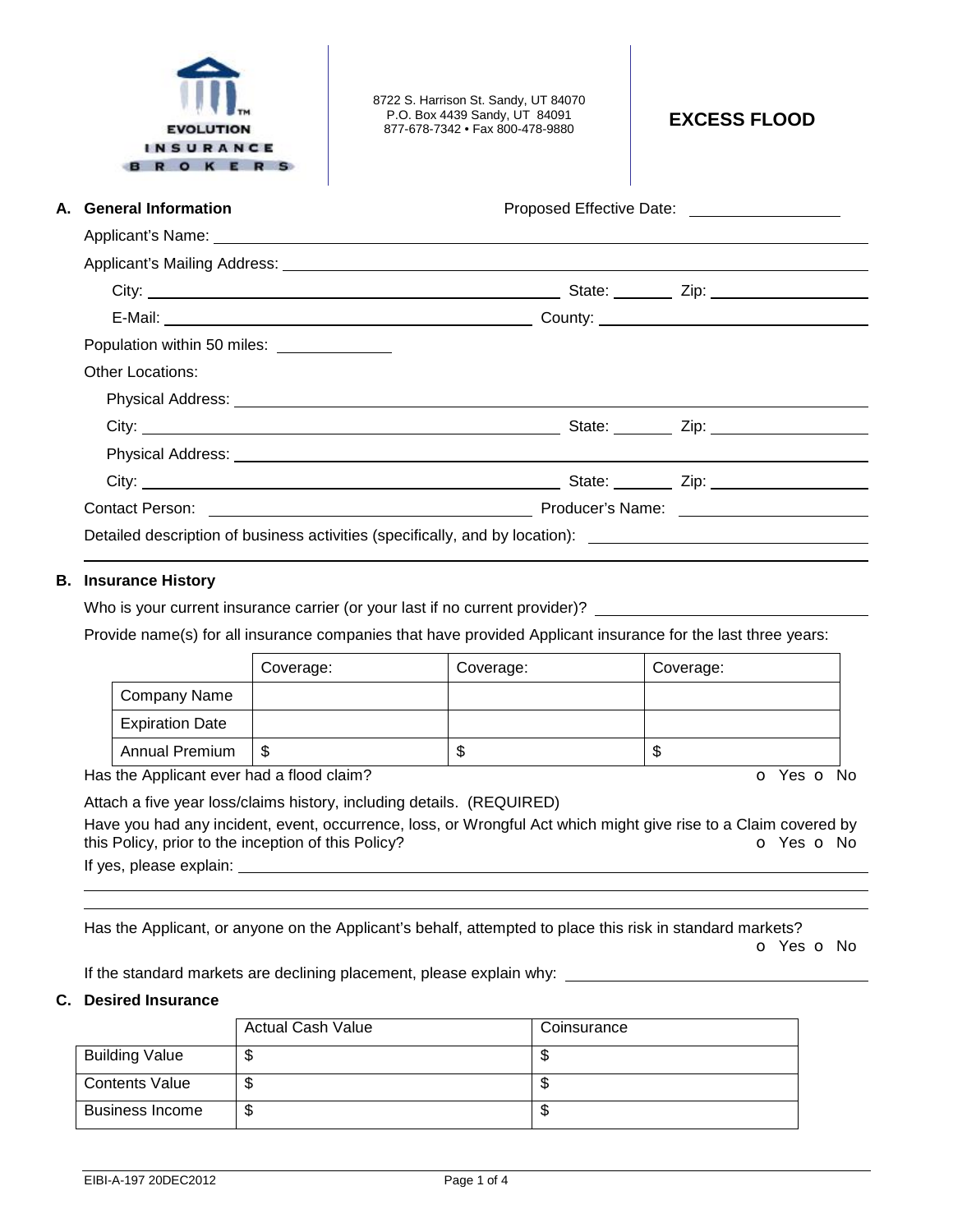| Other |                                                                                                                                                 | \$                                        |                 |                            | $\mathfrak{L}$ |  |                                        |            |  |
|-------|-------------------------------------------------------------------------------------------------------------------------------------------------|-------------------------------------------|-----------------|----------------------------|----------------|--|----------------------------------------|------------|--|
|       | 1. Check Coverage(s) Desired: <b>O</b> Basic <b>O</b> Broad Form <b>O</b> Burglary                                                              |                                           |                 |                            |                |  |                                        |            |  |
|       | 2. Deductible: $\sigma$ \$1,000 (Minimum) $\sigma$ \$1,500 $\sigma$ \$2,500 $\sigma$ \$5,000 $\sigma$ \$10,000                                  |                                           |                 |                            |                |  |                                        |            |  |
|       | D. Property Information                                                                                                                         |                                           |                 |                            |                |  |                                        |            |  |
|       | Answer the following questions for each location to be insured (attach additional schedules for additional building<br>and contents if needed): |                                           |                 |                            |                |  |                                        |            |  |
|       |                                                                                                                                                 |                                           |                 |                            |                |  |                                        |            |  |
| 2.    |                                                                                                                                                 |                                           |                 |                            |                |  |                                        |            |  |
| 3.    |                                                                                                                                                 |                                           |                 |                            |                |  | Square Footage: ______________________ |            |  |
| 4.    |                                                                                                                                                 |                                           |                 |                            |                |  |                                        |            |  |
| 5.    |                                                                                                                                                 |                                           |                 |                            |                |  |                                        |            |  |
| 6.    |                                                                                                                                                 |                                           |                 |                            |                |  |                                        |            |  |
|       |                                                                                                                                                 |                                           |                 |                            |                |  |                                        |            |  |
|       |                                                                                                                                                 |                                           |                 |                            |                |  |                                        |            |  |
|       |                                                                                                                                                 |                                           |                 |                            |                |  |                                        |            |  |
|       |                                                                                                                                                 |                                           |                 |                            |                |  |                                        |            |  |
| 7.    |                                                                                                                                                 |                                           |                 |                            |                |  |                                        |            |  |
| 8.    | If property is a restaurant, are there Ansul or comparable systems?                                                                             |                                           |                 |                            |                |  |                                        | O Yes O No |  |
| 9.    | Condition:                                                                                                                                      |                                           |                 |                            |                |  |                                        |            |  |
|       | a. Building: O Good O Fair O Poor                                                                                                               |                                           |                 |                            |                |  |                                        |            |  |
|       | b. Roof:                                                                                                                                        | <b>o</b> Good <b>o</b> Fair <b>o</b> Poor |                 |                            |                |  |                                        |            |  |
|       | c. Outbuildings: o None o Frame o Masonry/metal                                                                                                 |                                           |                 |                            |                |  |                                        |            |  |
|       |                                                                                                                                                 |                                           |                 |                            |                |  |                                        |            |  |
|       |                                                                                                                                                 |                                           |                 |                            |                |  |                                        |            |  |
|       | Type: O Residential O Commercial O Rural<br>a.                                                                                                  |                                           |                 |                            |                |  |                                        |            |  |
|       | b. Status: <b>o</b> Improving                                                                                                                   |                                           | <b>o</b> Stable |                            |                |  |                                        |            |  |
|       | 11. Building improvements?                                                                                                                      |                                           |                 |                            |                |  |                                        | O Yes O No |  |
|       | a. Wiring? <b>o</b> Yes <b>o</b> No                                                                                                             |                                           |                 | Year: ____________________ |                |  |                                        |            |  |
|       | b. Plumbing? o Yes o No Year:                                                                                                                   |                                           |                 |                            |                |  |                                        |            |  |
|       | Roofing? o Yes o No Year: ___________________<br>C.                                                                                             |                                           |                 |                            |                |  |                                        |            |  |
|       | d.                                                                                                                                              |                                           |                 |                            |                |  |                                        |            |  |
|       |                                                                                                                                                 |                                           |                 |                            |                |  |                                        |            |  |
|       | 12. Approximate distance to nearest hydrant? ___________________________________                                                                |                                           |                 |                            |                |  |                                        |            |  |
|       |                                                                                                                                                 |                                           |                 |                            |                |  |                                        |            |  |
|       | 14. Fire extinguishers:                                                                                                                         |                                           |                 |                            |                |  |                                        | O Yes O No |  |
|       | If yes, please answer the following:                                                                                                            |                                           |                 |                            |                |  |                                        |            |  |
|       |                                                                                                                                                 |                                           |                 |                            |                |  |                                        |            |  |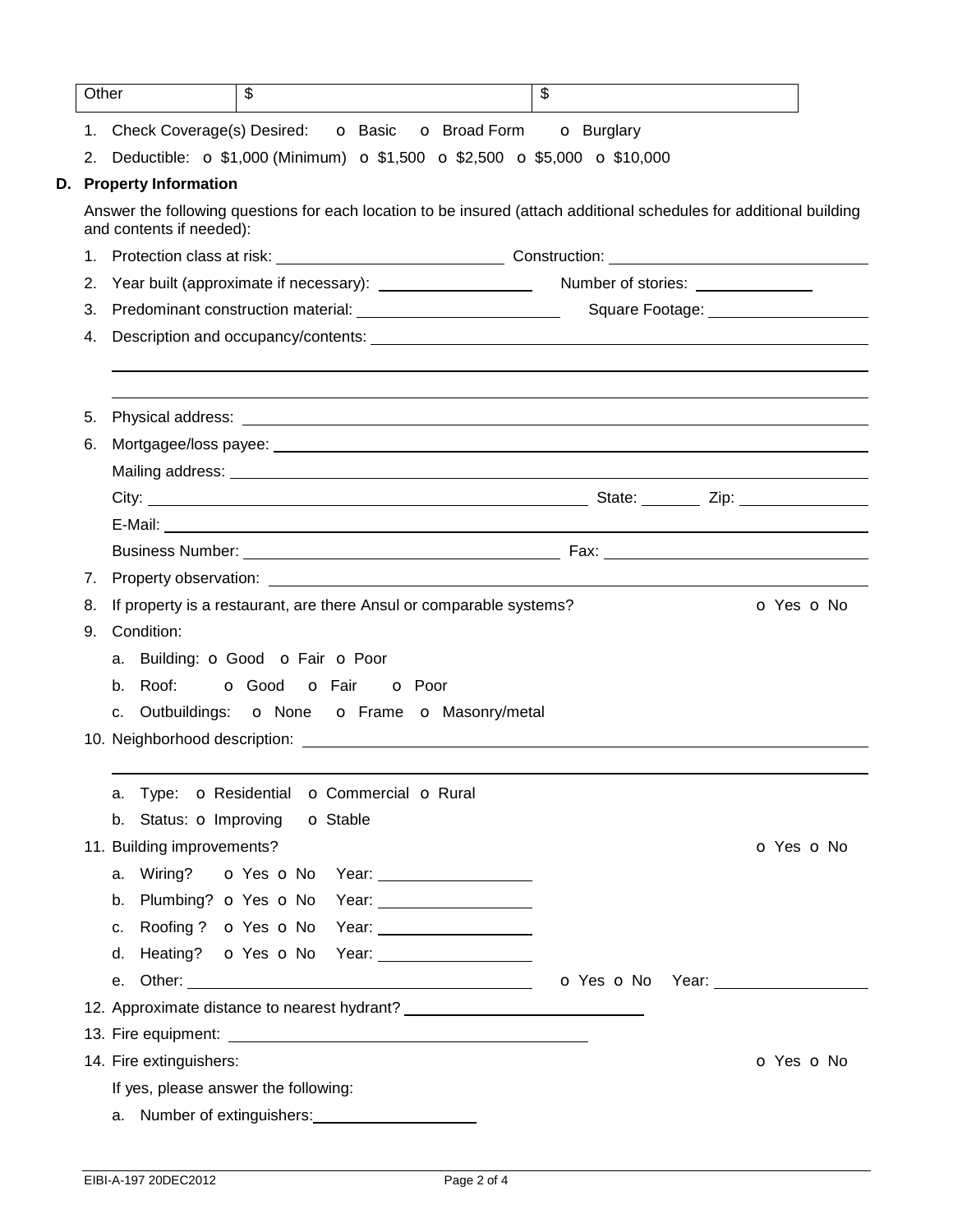| b.                                                                                       |                                      |                          |  |  |
|------------------------------------------------------------------------------------------|--------------------------------------|--------------------------|--|--|
| $C_{\cdot}$                                                                              |                                      |                          |  |  |
|                                                                                          |                                      |                          |  |  |
|                                                                                          |                                      |                          |  |  |
|                                                                                          |                                      |                          |  |  |
|                                                                                          |                                      |                          |  |  |
|                                                                                          | 16. Does risk have sprinkler system? | O Yes O No               |  |  |
|                                                                                          | 17. Hazards noted:                   |                          |  |  |
| a.                                                                                       | Dead trees or limbs                  | O Yes O No               |  |  |
| b.                                                                                       | Adjacent property                    | O Yes O No               |  |  |
| c.                                                                                       | Difficult access for Fire Dept.      | O Yes O No               |  |  |
| d.                                                                                       | Open foundation                      | O Yes O No               |  |  |
| е.                                                                                       | Flooding or high water               | O Yes O No               |  |  |
|                                                                                          | **NOTE: Flood coverage excluded.     |                          |  |  |
| f.                                                                                       | Isolated or hidden                   | O Yes O No               |  |  |
| g.                                                                                       | Combustible brush or debris          | <b>O</b> Yes <b>O</b> No |  |  |
| h.                                                                                       | Ground square foot area:             | O Yes O No               |  |  |
| 18. Drawing of location (please note other structures and distances between structures): |                                      |                          |  |  |